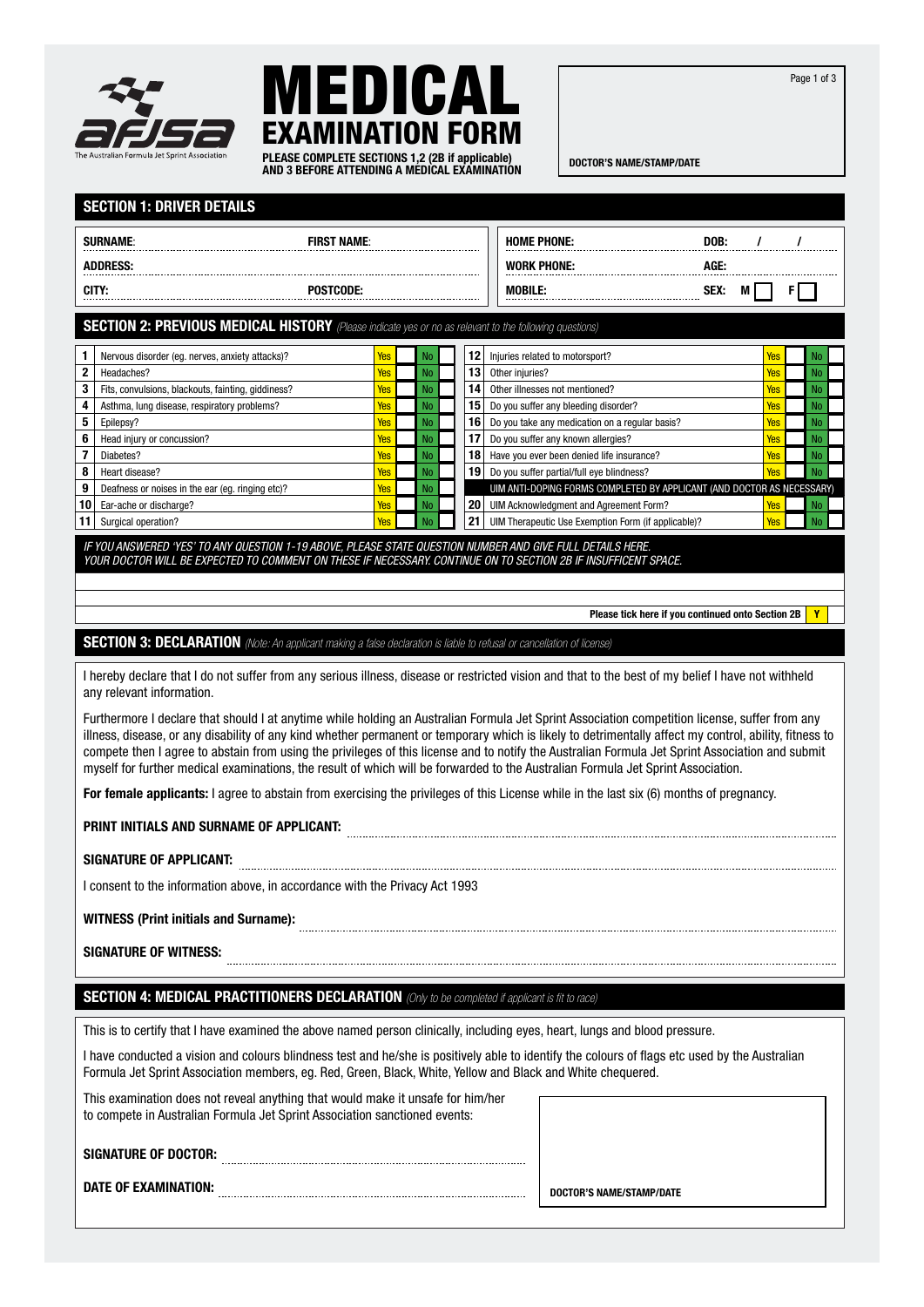





AND CERTIFIED BY MEDICAL PRACTITIONER ONLY

## This applicant is being assessed for medical fitness to partake in high speed motor boat racing.

- 1. Please attach any specialists reports, or any pathology, or radiology results relevant to this application.
- 2. The normal answer to each of the questions below is NO.
- In respect of each YES answer, further details/comments should be provided in SECTION 6 EXAMINERS COMMENTS.
- 3. Please check SECTION 2 (and 2B, page 3) ANY PREVIOUS MEDICAL HISTORY and comment or investigate as necessary.
- 4. If any significant abnormalities are found, please obtain specialist opinion or pathology as indicated and return with this form.

|                                                                          |          | <b>SECTION 5: MEDICAL PRACTITIONER EXAMINATION</b> (Please record or tick the yes or no column as appropriate) |                            |                                                            |    |                     |   |
|--------------------------------------------------------------------------|----------|----------------------------------------------------------------------------------------------------------------|----------------------------|------------------------------------------------------------|----|---------------------|---|
| <b>CARDIOVASCULAR SYSTEM</b>                                             |          | <b>LOCOMOTOR SYSTEM</b>                                                                                        |                            | <b>VISUAL SYSTEM</b>                                       |    |                     |   |
| What is the pulse rate?                                                  |          | Has the applicant undergone amputation                                                                         | <b>Y</b>  <br>$\mathbf{N}$ | Has the applicant any deformity of the eyes?               |    | Y                   | N |
| Is the rhythm normal?                                                    | Y<br>N   | of any limb or part of a limb, or is there                                                                     |                            | Is there evidence of horizontal or                         |    | Y                   | N |
| Blood pressure reading?                                                  | $\prime$ | any physical deformity?                                                                                        |                            | vertical squint?                                           |    |                     |   |
| Are peripheral pulses abnormal?                                          | Y<br>N   | Does the applicant wear any form of                                                                            | $\mathbf N$<br>Y I         | Is there any abnormality or defect in the                  |    | Y                   | N |
| Any evidence in the history or exam of                                   | N<br>Y   | orthopedic device?                                                                                             |                            | visual field on confrontment?                              |    |                     |   |
| past or present ischemic heart disease?                                  |          | Has the applicant impaired use or                                                                              | Y<br>N                     |                                                            |    |                     |   |
|                                                                          |          | movement of any limb, joint, hand or foot                                                                      |                            | <b>VISUAL ACUITY</b>                                       |    | <b>For distance</b> |   |
| <b>RESPIRATORY SYSTEM</b>                                                |          | which might impair or compromise control                                                                       |                            | (Snellens)                                                 | п  | R                   |   |
| Is there abnormality of the respiratory                                  | Y<br>  N | of a motorboat at speed?                                                                                       |                            | Unaided                                                    | 6/ | 6/                  |   |
| system on clinical examination?                                          |          |                                                                                                                |                            | Spectacles                                                 | 6/ | 6/                  |   |
|                                                                          |          | <b>CENTRAL NERVOUS SYSTEM</b>                                                                                  |                            | Contacts                                                   | 6/ | 6/                  |   |
| ABDOMEN                                                                  |          | Is there any abnormality of the cranial                                                                        | Y<br>N                     | Is the colour vision abnormal?                             |    | Y                   | N |
| Is there abnormality of the abdomen on                                   | N<br>Y   | nerves, limb tone, power or co-ordination                                                                      |                            | Was Ishihara method used?                                  |    | Y                   | N |
| clinical examination?                                                    |          | or tendon or plantar response on exam?                                                                         |                            | If NO please specify method used:                          |    |                     |   |
|                                                                          |          | Is there any sensory impairment?                                                                               | Y<br>N                     |                                                            |    |                     |   |
| <b>ENT SYSTEM</b>                                                        |          |                                                                                                                |                            |                                                            |    |                     |   |
| Is there abnormality of the ENT System                                   | N<br>Y   | <b>COMMENTS IN RELATION TO SECTION 2 (any previous medical history)</b>                                        |                            |                                                            |    |                     |   |
| on clinical examination?                                                 |          |                                                                                                                |                            |                                                            |    |                     |   |
| Any evidence of past/present vestibular                                  | Y<br>N   |                                                                                                                |                            |                                                            |    |                     |   |
| disturbance, include intermittent conditions?                            |          |                                                                                                                |                            | Please tick here if you continued onto Section 2B          |    |                     | Y |
|                                                                          |          |                                                                                                                |                            |                                                            |    |                     |   |
|                                                                          |          | <b>SECTION 6: MEDICAL PRACTITIONER EXAMINERS COMMENTS</b> (Please continue on to Section 6B if necessary)      |                            |                                                            |    |                     |   |
|                                                                          |          |                                                                                                                |                            |                                                            |    |                     |   |
| <b>Notable problems/conditions:</b>                                      |          |                                                                                                                |                            |                                                            |    |                     |   |
| Medications:                                                             |          |                                                                                                                |                            |                                                            |    |                     |   |
| Disabilities:                                                            |          |                                                                                                                |                            |                                                            |    |                     |   |
| Allergies:                                                               |          |                                                                                                                |                            |                                                            |    |                     |   |
| <b>Examiners comments:</b>                                               |          |                                                                                                                |                            |                                                            |    |                     |   |
|                                                                          |          |                                                                                                                |                            |                                                            |    |                     |   |
|                                                                          |          |                                                                                                                |                            |                                                            |    |                     |   |
|                                                                          |          |                                                                                                                |                            |                                                            |    |                     |   |
|                                                                          |          |                                                                                                                |                            |                                                            |    |                     |   |
|                                                                          |          |                                                                                                                |                            |                                                            |    |                     |   |
|                                                                          |          |                                                                                                                |                            |                                                            |    |                     |   |
|                                                                          |          |                                                                                                                |                            |                                                            |    |                     |   |
|                                                                          |          |                                                                                                                |                            |                                                            |    |                     |   |
|                                                                          |          |                                                                                                                |                            |                                                            |    |                     |   |
|                                                                          |          |                                                                                                                |                            |                                                            |    |                     |   |
|                                                                          |          |                                                                                                                |                            |                                                            |    |                     |   |
|                                                                          |          |                                                                                                                |                            | Please tick here if you continued onto Section 6B (page 3) |    |                     | Y |
|                                                                          |          | Are there any unfavourable traits in the applicants personality revealed by history, appearance or behaviour?  |                            |                                                            |    |                     |   |
|                                                                          |          |                                                                                                                |                            |                                                            |    |                     |   |
| In your opinion is the applicant fit to participate in motor boat racing |          | <b>YES</b><br>N <sub>0</sub>                                                                                   | <b>DOUBTFUL</b>            |                                                            |    |                     |   |
|                                                                          |          |                                                                                                                |                            |                                                            |    |                     |   |
| <b>STATEMENT BY THE EXAMINER:</b>                                        |          |                                                                                                                |                            |                                                            |    |                     |   |
| I have today personally examined this applicant:                         |          |                                                                                                                |                            |                                                            |    |                     |   |